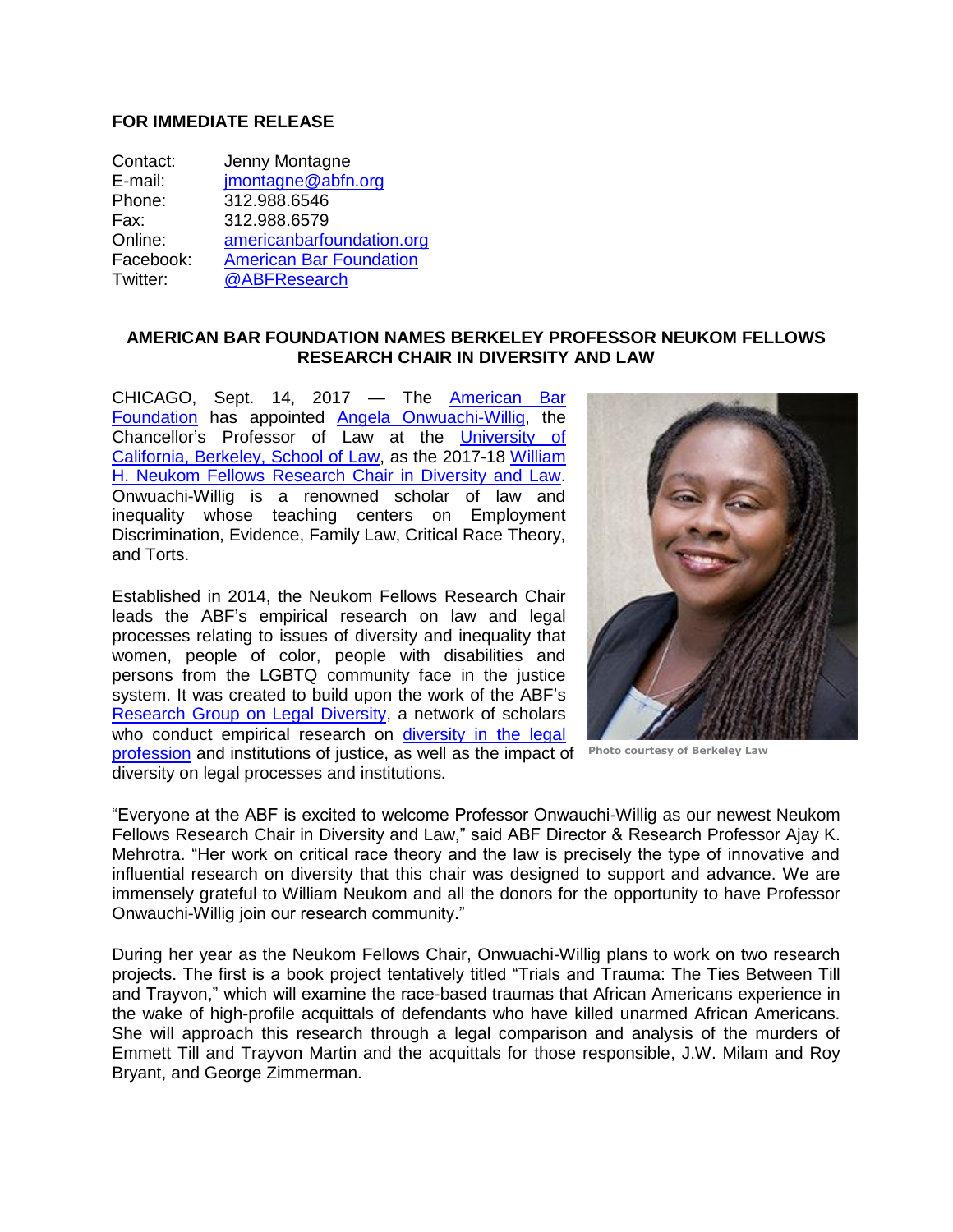Her second project will focus on the founding and development of the [National Bar Association,](https://nationalbar.org/) the country's largest network of predominantly African American lawyers and judges, formed in 1925 in Des Moines, Iowa. Her research will explore how the five founders understood their role as black lawyers during that time period, as well as the factors that drove the NBA's development and the challenges the founding members faced in the bar and courtroom.

"I am honored to serve as this year's Neukom Fellows Research Chair, and I thank the ABF and the donors to the Neukom Fellowship for their commitment to supporting the production of knowledge in this critical area of study," said Onwuachi-Willig. "The tragedy in Charlottesville, the recent DACA decision, and the deepening polarization of different racial and ethnic groups in the United States all highlight why continued research is needed on law, legal processes and inequality. I feel fortunate to have the opportunity to contribute to the ABF's longstanding tradition of excellent research that advances society toward justice."

Onwuachi-Willig joined the faculty of Berkeley Law in 2016. Prior to this, she was the Charles M. and Marion J. Kierscht Professor of Law at the [University of Iowa College of Law](https://law.uiowa.edu/) and an assistant professor of law at the [University of California, Davis, King Hall.](https://law.ucdavis.edu/) She is the recipient of several prestigious awards including the lowa Organization of Women Attorneys and the Iowa Chapter of the National Bar Association's Gertrude Rush Award, the [University of Iowa'](https://uiowa.edu/)s 2012 Marion Huit Award, and the [Association of American Law Schools'](http://www.aals.org/) 2015 Clyde Ferguson and 2006 Derrick A. Bell Awards, given to a senior and junior faculty, respectively, who have made extraordinary contributions to legal education, the legal system or social justice. In 2010, she was elected to the [American Law Institute](https://www.ali.org/) and selected as a finalist for the Iowa Supreme Court. Onwuachi-Willig was chosen as one of the "50 Law Professors of Color Under 50" by *Lawyers of Color* in 2013 and "Minority 40 Under 40" by the *[National Law Journal](http://www.nationallawjournal.com/?slreturn=20170805140004)* in 2011.

She writes in a variety of areas including Employment Discrimination, Family Law and Critical Race Theory, and her articles have appeared in several notable publications including the *California Law Review*, the *Georgetown Law Journal*, the *Michigan Law Review*, and the *Yale*  Law Journal. She is the author of the 2013 book, "According to Our Hearts: Rhinelander v. [Rhinelander and the Law of the Multiracial Family"](http://yalebooks.yale.edu/book/9780300166828/according-our-hearts) (Yale University Press).

Onwuachi-Willig received her doctorate and master's in sociology and African American Studies from [Yale University,](https://www.yale.edu/) her J.D. from the [University of Michigan Law School,](https://www.law.umich.edu/Pages/default.aspx) and her bachelor's in American Studies with a concentration in African American Studies from [Grinnell College.](https://www.grinnell.edu/)

## *About the American Bar Foundation*

*The [American Bar Foundation](http://www.americanbarfoundation.org/) (ABF) is among the world's leading research institutes for the empirical and interdisciplinary study of law. An independent, nonprofit organization for more than 60 years, The ABF seeks to expand knowledge and advance justice through innovative, interdisciplinary, and rigorous empirical research on law, legal processes, and legal institutions. To further this mission the ABF will produce timely, cutting-edge research of the highest quality to inform and guide the legal profession, the academy, and society in the United States and internationally. The ABF's primary funding is provided by the [American Bar Endowment](http://www.abendowment.org/) and [The](http://www.americanbarfoundation.org/fellows/index.html)  [Fellows of The American Bar Foundation.](http://www.americanbarfoundation.org/fellows/index.html)*